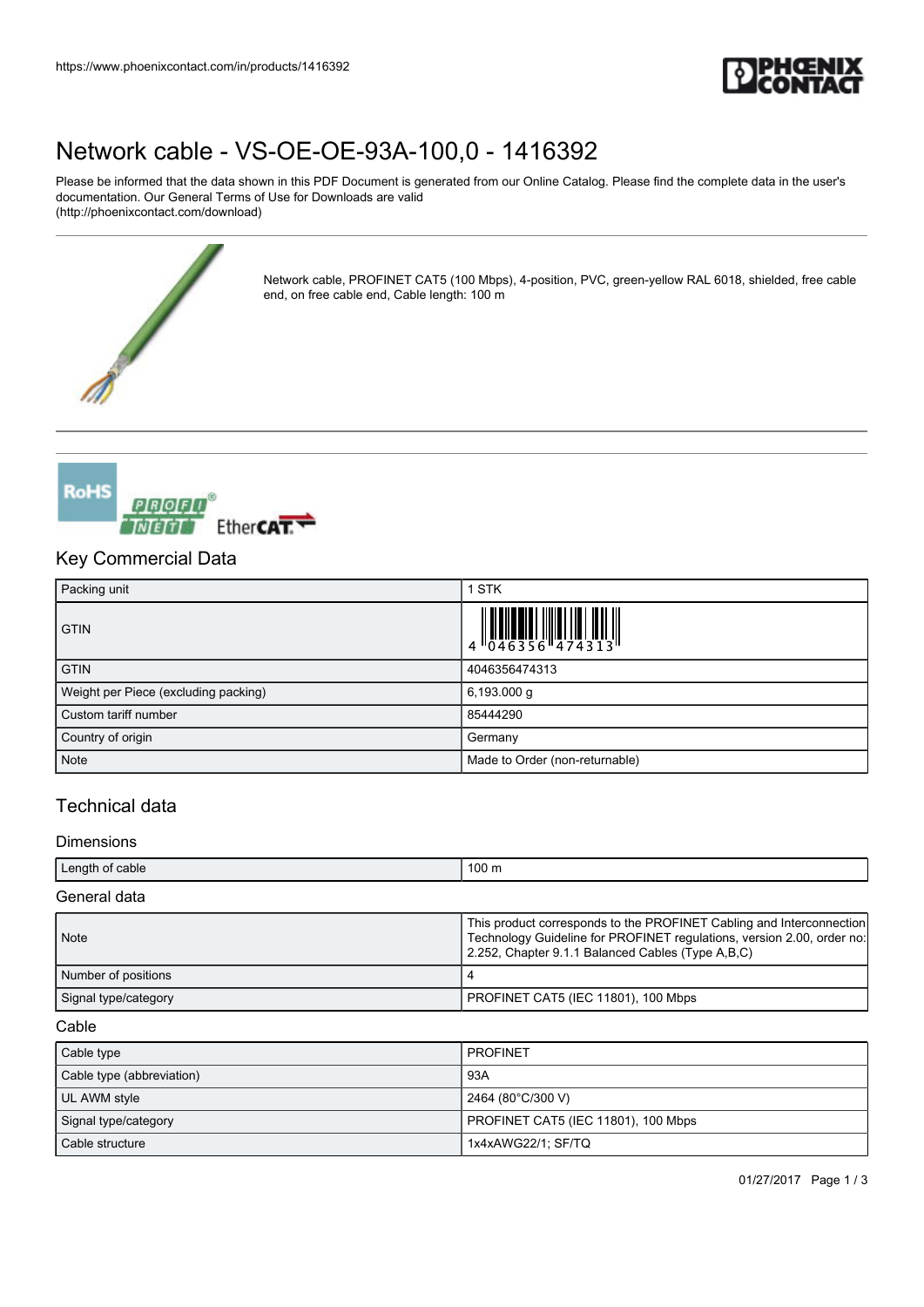

# [Network cable - VS-OE-OE-93A-100,0 - 1416392](https://www.phoenixcontact.com/in/products/1416392)

## Technical data

## Cable

| Conductor cross section                 | 4x 0.34 mm <sup>2</sup>     |
|-----------------------------------------|-----------------------------|
| AWG signal line                         | 22                          |
| Conductor structure signal line         | 1x 0.65 mm                  |
| Core diameter including insulation      | 1.5 mm ±0.05 mm             |
| Wire colors                             | White, yellow, blue, orange |
| Overall twist                           | Star quad                   |
| Shielding                               | SF/TQ                       |
| Optical shield covering                 | 90 %                        |
| External sheath, color                  | green-yellow RAL 6018       |
| External cable diameter D               | 6.5 mm $±0.2$ mm            |
| Outer sheath, material                  | <b>PVC</b>                  |
| Material conductor insulation           | PE                          |
| Conductor material                      | Tin-plated Cu wire          |
| Conductor resistance                    | $\leq$ 57.1 $\Omega$ /km    |
| Wave impedance                          | 100 Ω ±15 Ω (at 1  100 MHz) |
| Signal speed                            | 0.68c                       |
| Signal runtime                          | $5.3$ ns/m                  |
| Coupling resistance                     | < 10.00 mΩ/m (At 10 MHz)    |
| Nominal voltage, cable                  | 300 V                       |
| Test voltage Core/Core                  | 2500 V DC                   |
| Test voltage Core/Shield                | 2500 V DC                   |
| Flame resistance                        | According to VW-1           |
| Resistance to oil                       | According to IEC 60811-2-1  |
| Ambient temperature (operation)         | -25 °C  80 °C               |
| Ambient temperature (installation)      | -5 °C  50 °C                |
| Ambient temperature (storage/transport) | $-40 °C  80 °C$             |
| Environmental Product Compliance        |                             |

## Environmental Product Compliance

| China RoHS | Environmentally friendly use period: unlimited = EFUP-e |
|------------|---------------------------------------------------------|
|            | l No hazardous substances above threshold values        |

## Drawings

## Cable cross section